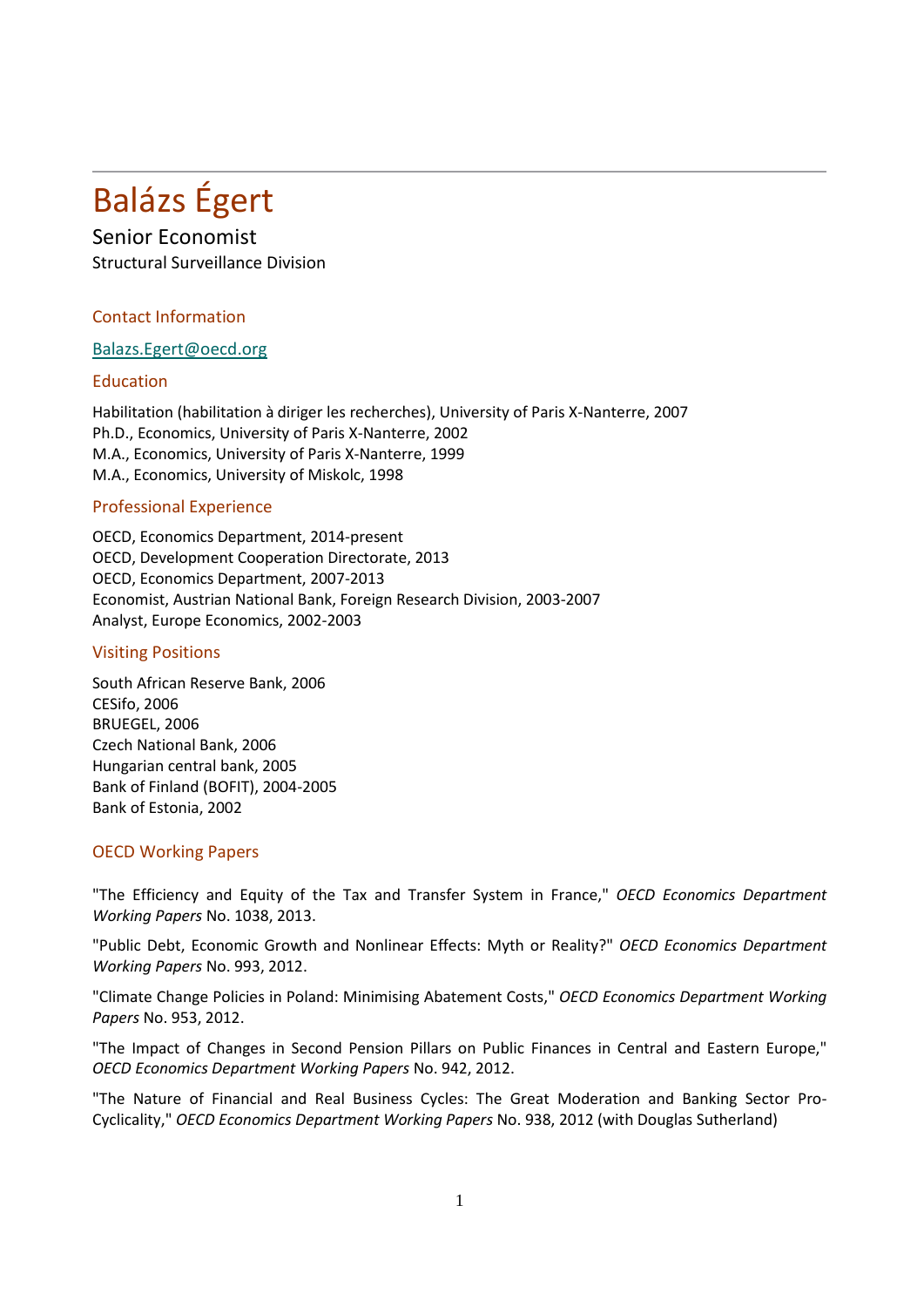"Bringing French Public Debt Down: The Options for Fiscal Consolidation*," OECD Economics Department Working Papers* No. 858, 2011.

"France's Environmental Policies: Internalising Global and Local Externalities," *OECD Economics Department Working Papers* No. 859, 2011.

"Catching-up and Inflation in Europe: Balassa-Samuelson, Engel's Law and Other Culprits" *OECD Economics Department Working Papers* No. 792, 2010.

"Fiscal Policy Reaction to the Cycle in the OECD: Pro- or Counter-cyclical?" *OECD Economics Department Working Papers* No. 763, 2010.

"Counter-cyclical Economic Policy" *OECD Economics Department Working Papers* No. 760, 2010 (with Douglas Sutherland, Peter Hoeller and Oliver Röhn)

"Exports and Property Prices in France: Are They Connected?" *OECD Economics Department Working Papers* No. 759, 2010 (with Rafal Kierzenkowski)

"Modeling Institutions, Start-ups and Productivity during Transition" *OECD Economics Department Working Papers* No. 773, 2010 (with Zuzana Brixiová)

"The Impact of Monetary and Commodity Fundamentals, Macro News and Central Bank Communication on the Exchange Rate: Evidence from South Africa" *OECD Economics Department Working Papers* No. 692, 2009.

"Monetary Transmission Mechanism in Central and Eastern Europe: Surveying the Surveyable" *OECD Economics Department Working Papers* No. 654 (with Ronald MacDonald)

"Infrastructure and Growth: Empirical Evidence" *OECD Economics Department Working Papers* No. 685 (with Tomasz Kozluk and Douglas Sutherland)

"Infrastructure Investment: Links to Growth and the Role of Public Policies" *OECD Economics Department Working Papers* No. 686 (with Douglas Sutherland, Sonia Araujo and Tomasz Kozluk)

"Infrastructure Investment in Network industries: The Role of Incentive Regulation and Regulatory Independence" *OECD Economics Department Working Papers* No. 688, 2009.

#### Peer-Reviewed Journal Publications

"The Nature of Financial and Real Business Cycles: the Great Moderation and Banking Sector Procyclicality," *Scottish Journal of Political Economy (forthcoming)* (with Douglas Sutherland)

"The Impact of Changes in Second Pension Pillars on Public Finances in Central and Eastern Europe," *Economic Systems (forthcoming)*

"Business Cycle Synchronization between Euro Area and Central and Eastern European Countries: New Empirical Evidence," *Review of Development Economics (forthcoming)* (with Rebeca Jiménez-Rodríguez and Amalia Morales-Zumaquero)

"The Impact of Macro News and Central Bank Communication on Emerging European Forex Marets," *Economic Systems (forthcoming)* (with Evžen Kočenda)

"Business Environment, Start-Ups, And Productivity During Transition," *Macroeconomic Dynamics*, 2012, 16(S2), pages 213-231 (with Zuzana Brixiová)

"Labour Market Reforms and Outcomes in Estonia," *Comparative Economic Studies*, 2012, 54(1), pages 103-120 (with Zuzana Brixiová)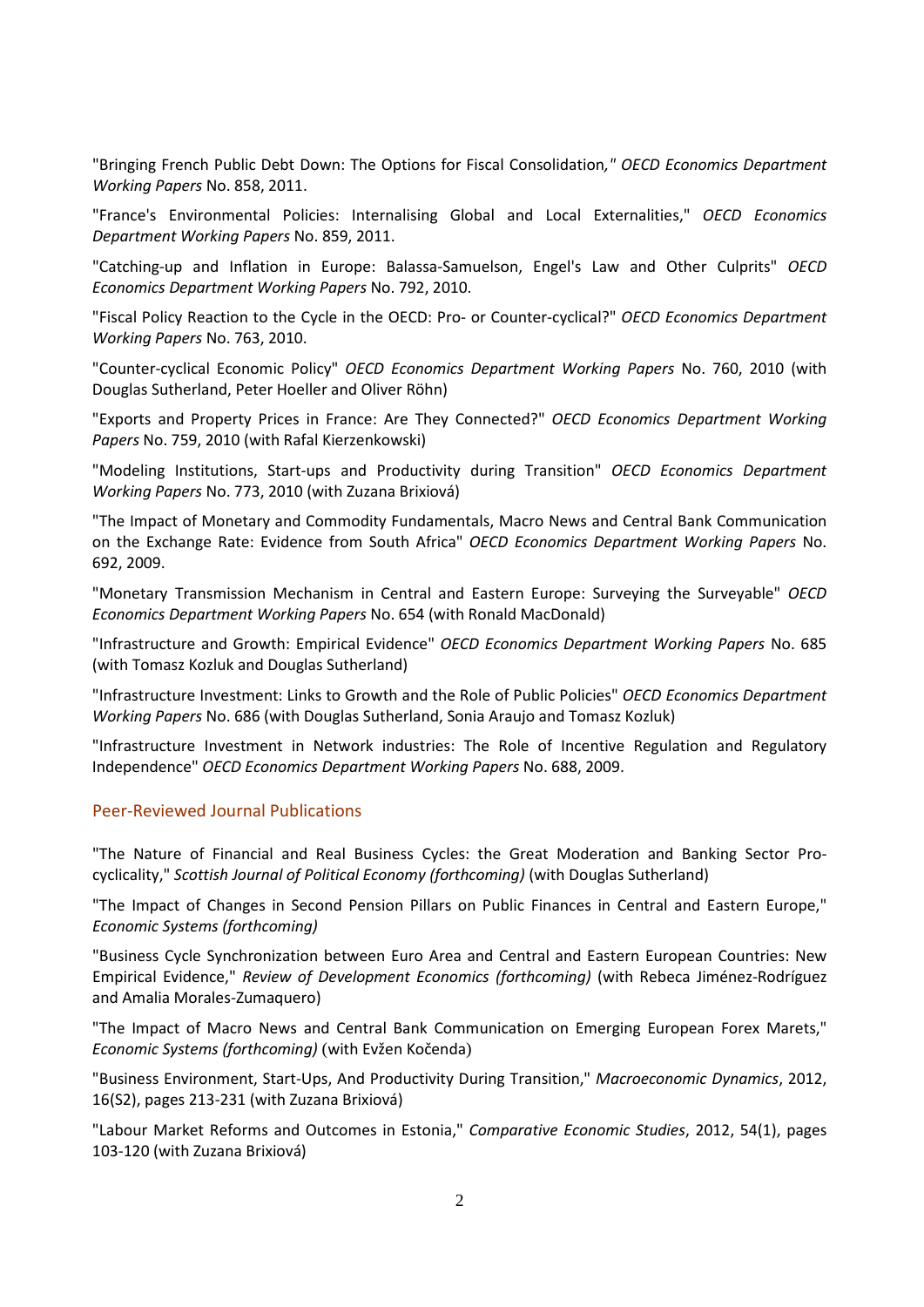"Labour Market Institutions and Policies in Developed and Emerging Market Countries," *Comparative Economic Studies*, 2012, 54(1), pages 1-3 (with Zuzana Brixiová)

"Dutch Disease in the Post-Soviet Countries of Central and South-West Asia: How Contagious is it? " *Journal of Asian Economics*, 2012, 23(5), pages 571-584.

"Time-varying synchronization of European stock markets," *Empirical Economics*, 2011, 40(2), pages 393- 407 (with Evžen Kočenda)

"Catching-up and inflation in Europe: Balassa-Samuelson, Engel's Law and other culprits," *Economic Systems*, 2011, 35(2), pages 208-229.

"The Impact of Monetary and Commodity Fundamentals, Macro News and Central Bank Communication on the Exchange Rate: Evidence from South Africa," *Open Economies Review*, 2010, 21(5), pages 655-677.

"The effect of foreign shocks in Central and Eastern Europe," *Journal of Policy Modeling*, 2010, 32(4), pages 461-477 (with Rebeca Jiménez-Rodríguez and Amalia Morales-Zumaquero)

"Monetary Transmission Mechanism In Central And Eastern Europe: Surveying The Surveyable," *Journal of Economic Surveys*, 2009, 23(2), pages 277-327 (with Ronald MacDonald)

"Dutch Disease Scare in Kazakhstan: Is it real?," *Open Economies Review*, 2008, 19(2), pages 147-165 (with Carol Leonard)

"Exchange Rate Regimes, Foreign Exchange Volatility, and Export Performance in Central and Eastern Europe: Just another Blur Project?," *Review of Development Economics*, 2008, 12(3), pages 577-593 (with Amalia Morales-Zumaquero)

"Real Exchange Rate Dynamics in Macedonia: Old Wisdoms and New Insights," *Economics - The Open-Access, Open-Assessment E-Journal*, Kiel Institute for the World Economy, 2008, 2(18), pages 1-19 (with Jane Bogoev, Sultanija Bojceva Terzijan & Magdalena Petrovska)

"Central bank interventions, communication and interest rate policy in emerging European economies," *Journal of Comparative Economics*, 2007, 35(2), pages 387-413.

"Interest rate pass-through in central and Eastern Europe: Reborn from ashes merely to pass away?," *Journal of Policy Modeling*, 2007, 29(2), pages 209-225 (with Jesus Crespo-Cuaresma and Thomas Reininger)

"Determinants of House Prices in Central and Eastern Europe," *Comparative Economic Studies*, 2007, 49(3), pages 367-388 (with Mihaljek Dubravko)

"Private-Sector Credit in Central and Eastern Europe: New (Over)Shooting Stars?," *Comparative Economic Studies*, 2007, 49(2), pages 201-231 (with Peter Backé and Tina Zumer)

"Interdependence between Eastern and Western European stock markets: Evidence from intraday data," Economic Systems, 2007, 31(2), pages 184-203 (with Evžen Kočenda)

"Real exchange rates in small open OECD and transition economies: Comparing apples with oranges?," *Journal of Banking & Finance*, 2006, 30(12), pages 3393-3406 (with Kirsten Lommatzsch and Amina Lahrèche-Révil)

"Equilibrium exchange rates in Central and Eastern Europe: A meta-regression analysis," *Journal of Banking & Finance*, 2006, 30(5), pages 1359-1374 (with László Halpern)

"Equilibrium Exchange Rates in Transition Economies: Taking Stock of the Issues ," *Journal of Economic Surveys*, 2006, 20(2), pages 257-324 (with László Halpern and Ronald MacDonald)